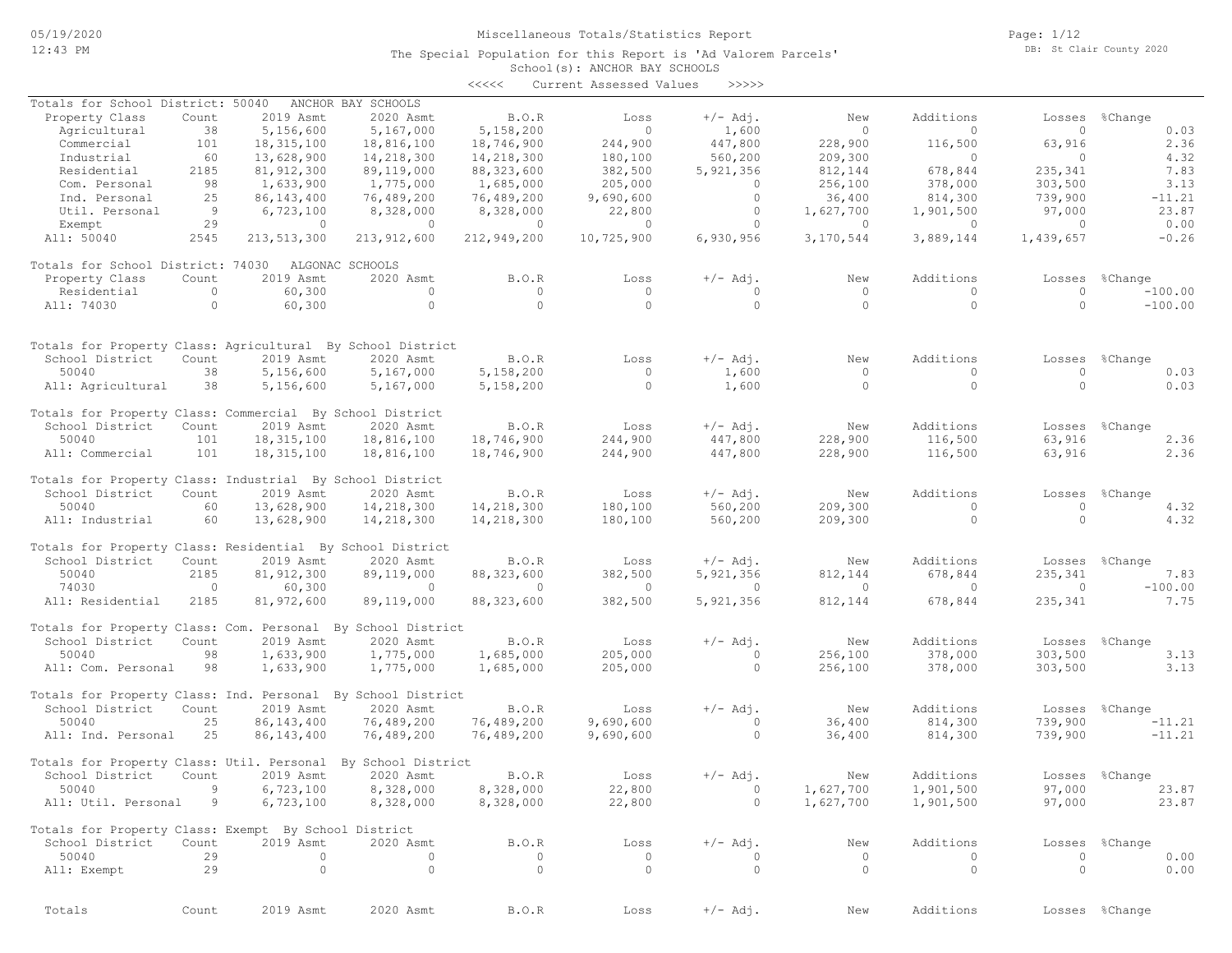05/19/2020 12:43 PM

### Miscellaneous Totals/Statistics Report

Page: 2/12 DB: St Clair County 2020

#### School(s): ANCHOR BAY SCHOOLS The Special Population for this Report is 'Ad Valorem Parcels'

|                 |       |             |             | <<<<        | Current Assessed Values | >>>>>     |           |           |           |         |
|-----------------|-------|-------------|-------------|-------------|-------------------------|-----------|-----------|-----------|-----------|---------|
| Real            | 2,384 | 119,073,200 | 127,320,400 | 126,447,000 | 807,500                 | 6,930,956 | 1,250,344 | 795,344   | 299,257   | 6.19    |
| Personal        | 132   | 94,500,400  | 86,592,200  | 86,502,200  | 9,918,400               |           | 1,920,200 | 3,093,800 | 1,140,400 | $-8.46$ |
| Real & Personal | 2,516 | 213,573,600 | 213,912,600 | 212,949,200 | 10,725,900              | 6,930,956 | 3,170,544 | 3,889,144 | 1,439,657 | $-0.29$ |
| Exempt          |       |             |             |             |                         |           |           |           |           | 0.00    |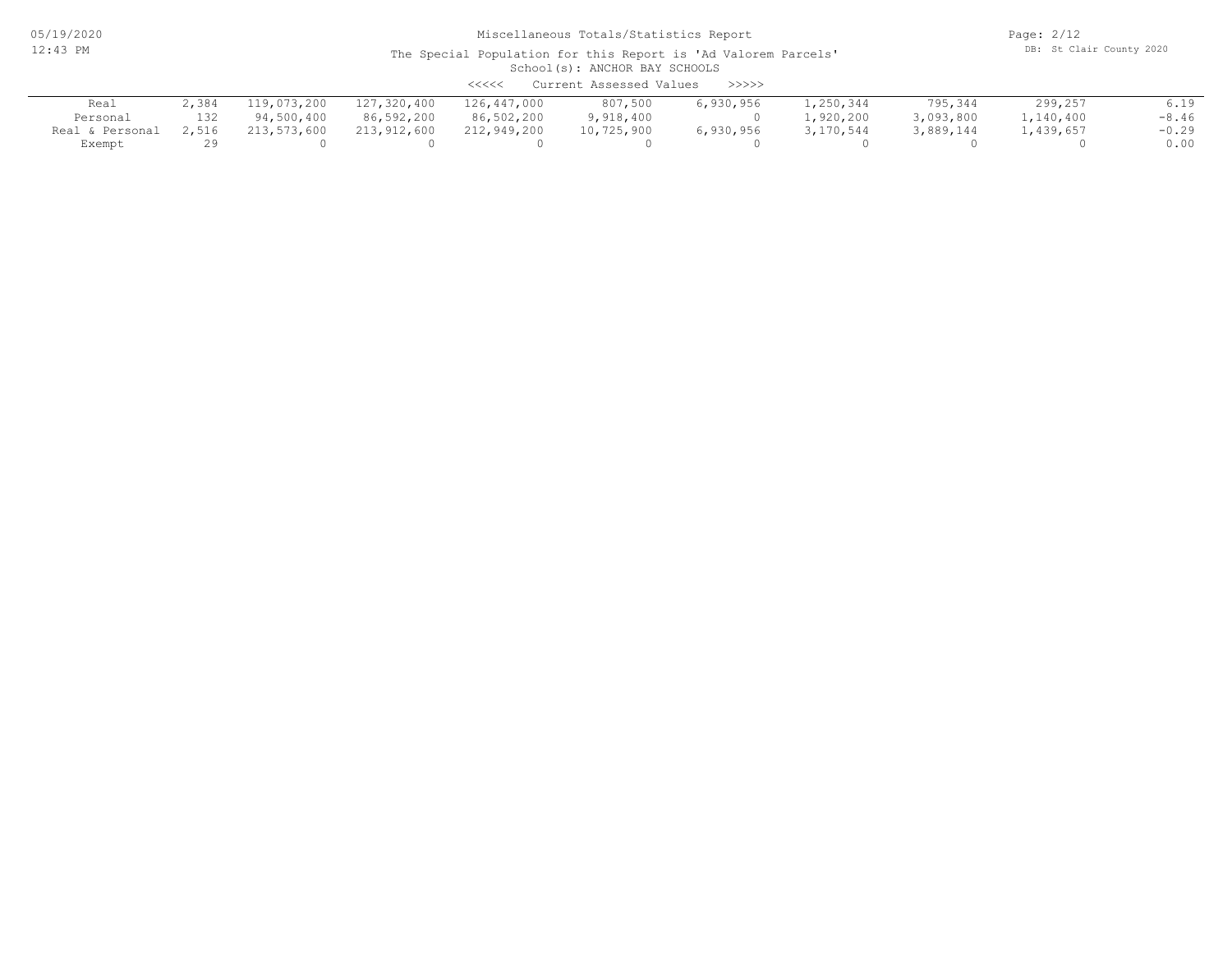The Special Population for this Report is 'Ad Valorem Parcels'

Page: 3/12 DB: St Clair County 2020

### School(s): ANCHOR BAY SCHOOLS

| くくくくく | S.E.V., Taxable and Capped Values |  |  | >>>>>> |
|-------|-----------------------------------|--|--|--------|
|       |                                   |  |  |        |

| Totals for School District: 50040                                             |         |               | ANCHOR BAY SCHOOLS |                |              |              |                |               |              |              |
|-------------------------------------------------------------------------------|---------|---------------|--------------------|----------------|--------------|--------------|----------------|---------------|--------------|--------------|
| Property Class                                                                | Count   | 2019 SEV      | Fin SEV            | 2020 SEV       | 2019 Tax     | Fin Tax      | 2020 Tax       | BOR Tax       | 2020 Cap     | 2020 MCAP    |
| Agricultural                                                                  | 38      | 5,156,600     | 5,156,600          | 5,158,200      | 3,458,426    | 3,395,411    | 3,552,560      | 3,543,760     | 3,459,906    | 3,459,906    |
| Commercial                                                                    | 101     | 18, 315, 100  | 18,134,000         | 18,746,900     | 14,039,370   | 13,858,270   | 14,495,561     | 14,428,097    | 14, 159, 281 | 14, 110, 573 |
| Industrial                                                                    | 60      | 13,628,900    | 13,628,900         | 14,218,300     | 11,043,923   | 11,043,923   | 11,429,280     | 11,429,280    | 11,270,465   | 11,270,465   |
| Residential                                                                   | 2185    | 81, 912, 300  | 81, 912, 300       | 88, 323, 600   | 62,841,263   | 62,808,139   | 65, 956, 505   | 65,380,581    | 65,109,874   | 64, 613, 069 |
| Com. Personal                                                                 | 98      | 1,633,900     | 1,633,900          | 1,685,000      | 1,633,900    | 1,633,900    | 1,775,000      | 1,685,000     | 1,775,000    | 1,685,000    |
| Ind. Personal                                                                 | 25      | 86, 143, 400  | 86,143,800         | 76,489,200     | 86, 143, 400 | 86, 143, 800 | 76,489,200     | 76,489,200    | 76,489,200   | 76,489,200   |
| Util. Personal                                                                | 9       | 6,723,100     | 6,723,400          | 8,328,000      | 6,723,100    | 6,723,400    | 8,328,000      | 8,328,000     | 8,328,000    | 8,328,000    |
| Exempt                                                                        | 29      | $\circ$       | $\circ$            | $\circ$        | $\circ$      | $\circ$      | $\circ$        | $\circ$       | $\circ$      | $\circ$      |
| All: 50040                                                                    | 2545    | 213, 513, 300 | 213, 332, 900      | 212,949,200    | 185,883,382  | 185,606,843  | 182,026,106    | 181, 283, 918 | 180,591,726  | 179,956,213  |
| Totals for School District: 74030                                             |         |               | ALGONAC SCHOOLS    |                |              |              |                |               |              |              |
| Property Class                                                                | Count   | 2019 SEV      | Fin SEV            | 2020 SEV       | 2019 Tax     | Fin Tax      | 2020 Tax       | BOR Tax       | 2020 Cap     | 2020 MCAP    |
| Residential                                                                   | $\circ$ | 60,300        | 60,300             | $\circ$        | 59,992       | 59,992       | $\circ$        | $\circ$       | $\circ$      | $\circ$      |
| All: 74030                                                                    | $\circ$ | 60,300        | 60,300             | $\circ$        | 59,992       | 59,992       | $\circ$        | $\circ$       | $\circ$      | $\circ$      |
|                                                                               |         |               |                    |                |              |              |                |               |              |              |
| Totals for Property Class: Agricultural By School District<br>School District | Count   | 2019 SEV      | Fin SEV            | 2020 SEV       | 2019 Tax     | Fin Tax      | 2020 Tax       | BOR Tax       | 2020 Cap     | 2020 MCAP    |
| 50040                                                                         | 38      | 5,156,600     | 5,156,600          | 5,158,200      | 3,458,426    | 3,395,411    | 3,552,560      | 3,543,760     | 3,459,906    | 3,459,906    |
| All: Agricultural                                                             | 38      | 5,156,600     | 5,156,600          | 5,158,200      | 3,458,426    | 3,395,411    | 3,552,560      | 3,543,760     | 3,459,906    | 3,459,906    |
| Totals for Property Class: Commercial By School District                      |         |               |                    |                |              |              |                |               |              |              |
| School District                                                               | Count   | 2019 SEV      | Fin SEV            | 2020 SEV       | 2019 Tax     | Fin Tax      | 2020 Tax       | BOR Tax       | 2020 Cap     | 2020 MCAP    |
| 50040                                                                         | 101     | 18, 315, 100  | 18,134,000         | 18,746,900     | 14,039,370   | 13,858,270   | 14,495,561     | 14,428,097    | 14, 159, 281 | 14, 110, 573 |
| All: Commercial                                                               | 101     | 18, 315, 100  | 18,134,000         | 18,746,900     | 14,039,370   | 13,858,270   | 14,495,561     | 14,428,097    | 14, 159, 281 | 14, 110, 573 |
| Totals for Property Class: Industrial By School District                      |         |               |                    |                |              |              |                |               |              |              |
| School District                                                               | Count   | 2019 SEV      | Fin SEV            | 2020 SEV       | 2019 Tax     | Fin Tax      | 2020 Tax       | BOR Tax       | 2020 Cap     | 2020 MCAP    |
| 50040                                                                         | 60      | 13,628,900    | 13,628,900         | 14,218,300     | 11,043,923   | 11,043,923   | 11,429,280     | 11,429,280    | 11,270,465   | 11,270,465   |
| All: Industrial                                                               | 60      | 13,628,900    | 13,628,900         | 14,218,300     | 11,043,923   | 11,043,923   | 11,429,280     | 11,429,280    | 11,270,465   | 11,270,465   |
| Totals for Property Class: Residential By School District                     |         |               |                    |                |              |              |                |               |              |              |
| School District                                                               | Count   | 2019 SEV      | Fin SEV            | 2020 SEV       | 2019 Tax     | Fin Tax      | 2020 Tax       | BOR Tax       | 2020 Cap     | 2020 MCAP    |
| 50040                                                                         | 2185    | 81, 912, 300  | 81, 912, 300       | 88, 323, 600   | 62, 841, 263 | 62,808,139   | 65,956,505     | 65,380,581    | 65,109,874   | 64,613,069   |
| 74030                                                                         | $\circ$ | 60,300        | 60,300             | $\overline{0}$ | 59,992       | 59,992       | $\overline{0}$ | $\circ$       | $\circ$      | $\circ$      |
| All: Residential                                                              | 2185    | 81,972,600    | 81,972,600         | 88, 323, 600   | 62,901,255   | 62,868,131   | 65,956,505     | 65,380,581    | 65,109,874   | 64,613,069   |
| Totals for Property Class: Com. Personal By School District                   |         |               |                    |                |              |              |                |               |              |              |
| School District                                                               | Count   | 2019 SEV      | Fin SEV            | 2020 SEV       | 2019 Tax     | Fin Tax      | 2020 Tax       | BOR Tax       | 2020 Cap     | 2020 MCAP    |
| 50040                                                                         | 98      | 1,633,900     | 1,633,900          | 1,685,000      | 1,633,900    | 1,633,900    | 1,775,000      | 1,685,000     | 1,775,000    | 1,685,000    |
| All: Com. Personal                                                            | 98      | 1,633,900     | 1,633,900          | 1,685,000      | 1,633,900    | 1,633,900    | 1,775,000      | 1,685,000     | 1,775,000    | 1,685,000    |
| Totals for Property Class: Ind. Personal By School District                   |         |               |                    |                |              |              |                |               |              |              |
| School District                                                               | Count   | 2019 SEV      | Fin SEV            | 2020 SEV       | 2019 Tax     | Fin Tax      | 2020 Tax       | BOR Tax       | 2020 Cap     | 2020 MCAP    |
| 50040                                                                         | 25      | 86, 143, 400  | 86, 143, 800       | 76,489,200     | 86, 143, 400 | 86, 143, 800 | 76,489,200     | 76,489,200    | 76,489,200   | 76,489,200   |
| All: Ind. Personal                                                            | 25      | 86, 143, 400  | 86, 143, 800       | 76,489,200     | 86, 143, 400 | 86, 143, 800 | 76,489,200     | 76,489,200    | 76,489,200   | 76,489,200   |
| Totals for Property Class: Util. Personal By School District                  |         |               |                    |                |              |              |                |               |              |              |
| School District                                                               | Count   | 2019 SEV      | Fin SEV            | 2020 SEV       | 2019 Tax     | Fin Tax      | 2020 Tax       | BOR Tax       | 2020 Cap     | 2020 MCAP    |
| 50040                                                                         | 9       | 6,723,100     | 6,723,400          | 8,328,000      | 6,723,100    | 6,723,400    | 8,328,000      | 8,328,000     | 8,328,000    | 8,328,000    |
| All: Util. Personal                                                           | 9       | 6,723,100     | 6,723,400          | 8,328,000      | 6,723,100    | 6,723,400    | 8,328,000      | 8,328,000     | 8,328,000    | 8,328,000    |
| Totals for Property Class: Exempt By School District                          |         |               |                    |                |              |              |                |               |              |              |
| School District                                                               | Count   | 2019 SEV      | Fin SEV            | 2020 SEV       | 2019 Tax     | Fin Tax      | 2020 Tax       | BOR Tax       | 2020 Cap     | 2020 MCAP    |
| 50040                                                                         | 29      | 0             | $\circ$            | $\circ$        | $\circ$      | 0            | 0              | $\circ$       | 0            | 0            |
| All: Exempt                                                                   | 29      | $\circ$       | $\circ$            | $\circ$        | $\circ$      | $\circ$      | $\circ$        | $\circ$       | $\circ$      | $\circ$      |
|                                                                               |         |               |                    |                |              |              |                |               |              |              |
| Totals                                                                        | Count   | 2019 SEV      | Fin SEV            | 2020 SEV       | 2019 Tax     | Fin Tax      | 2020 Tax       | BOR Tax       | 2020 Cap     | 2020 MCAP    |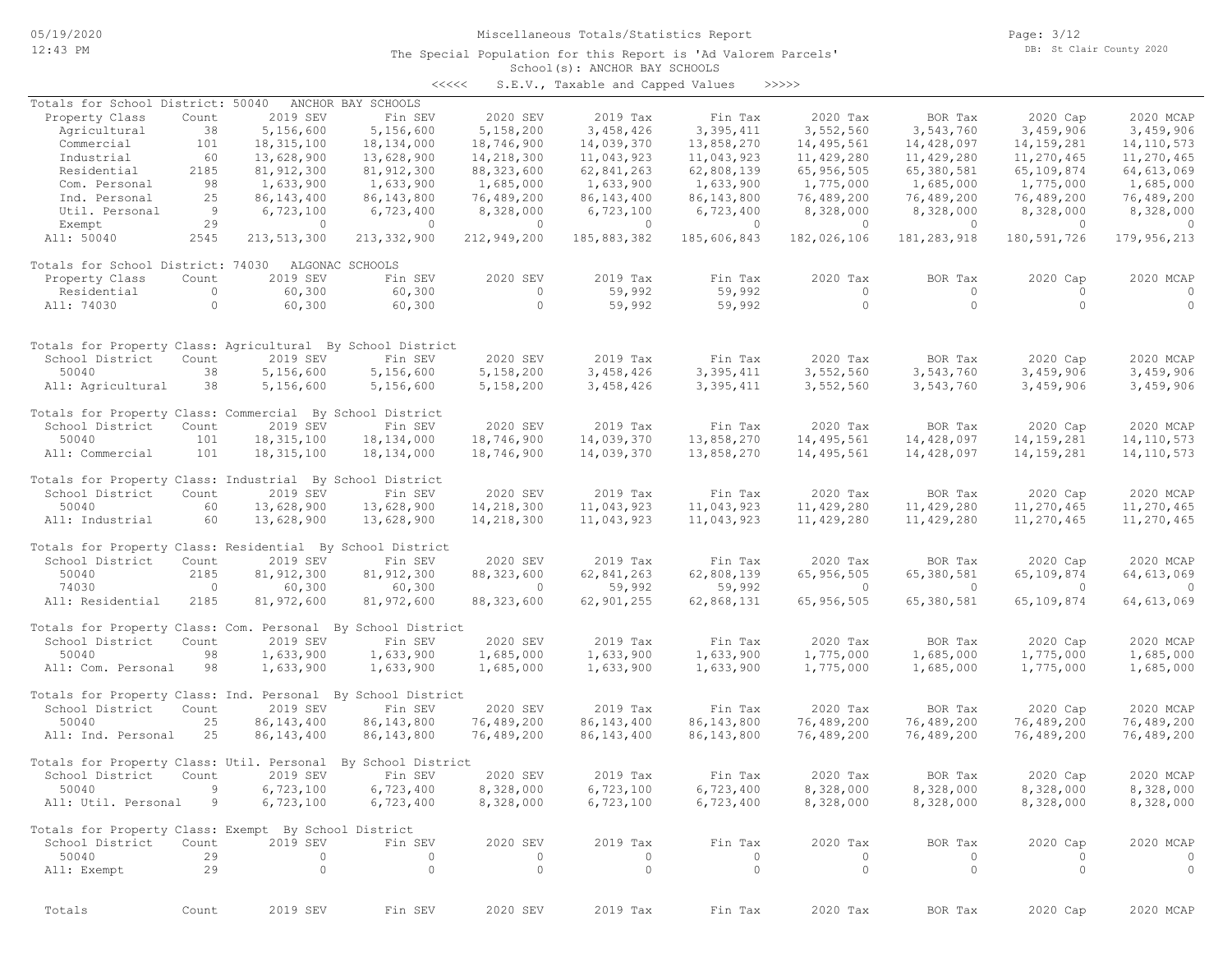05/19/2020 12:43 PM

# Miscellaneous Totals/Statistics Report

Page: 4/12 DB: St Clair County 2020

#### School(s): ANCHOR BAY SCHOOLS The Special Population for this Report is 'Ad Valorem Parcels'

<<<<< S.E.V., Taxable and Capped Values >>>>>

| Real            |       | 119,073,200 | 118,892,100 | 126,447,000 | 91,442,974  | 91,165,735  | 95,433,906  | 94,781,718  | 93,999,526  | 93,454,013  |
|-----------------|-------|-------------|-------------|-------------|-------------|-------------|-------------|-------------|-------------|-------------|
| Personal        | 132   | 94,500,400  | 94,501,100  | 86,502,200  | 94,500,400  | 94,501,100  | 86,592,200  | 86,502,200  | 86,592,200  | 86,502,200  |
| Real & Personal | 2,516 | 213,573,600 | 213,393,200 | 212,949,200 | 185,943,374 | 185,666,835 | 182,026,106 | 181,283,918 | 180,591,726 | 179,956,213 |
| Exempt          |       |             |             |             |             |             |             |             |             |             |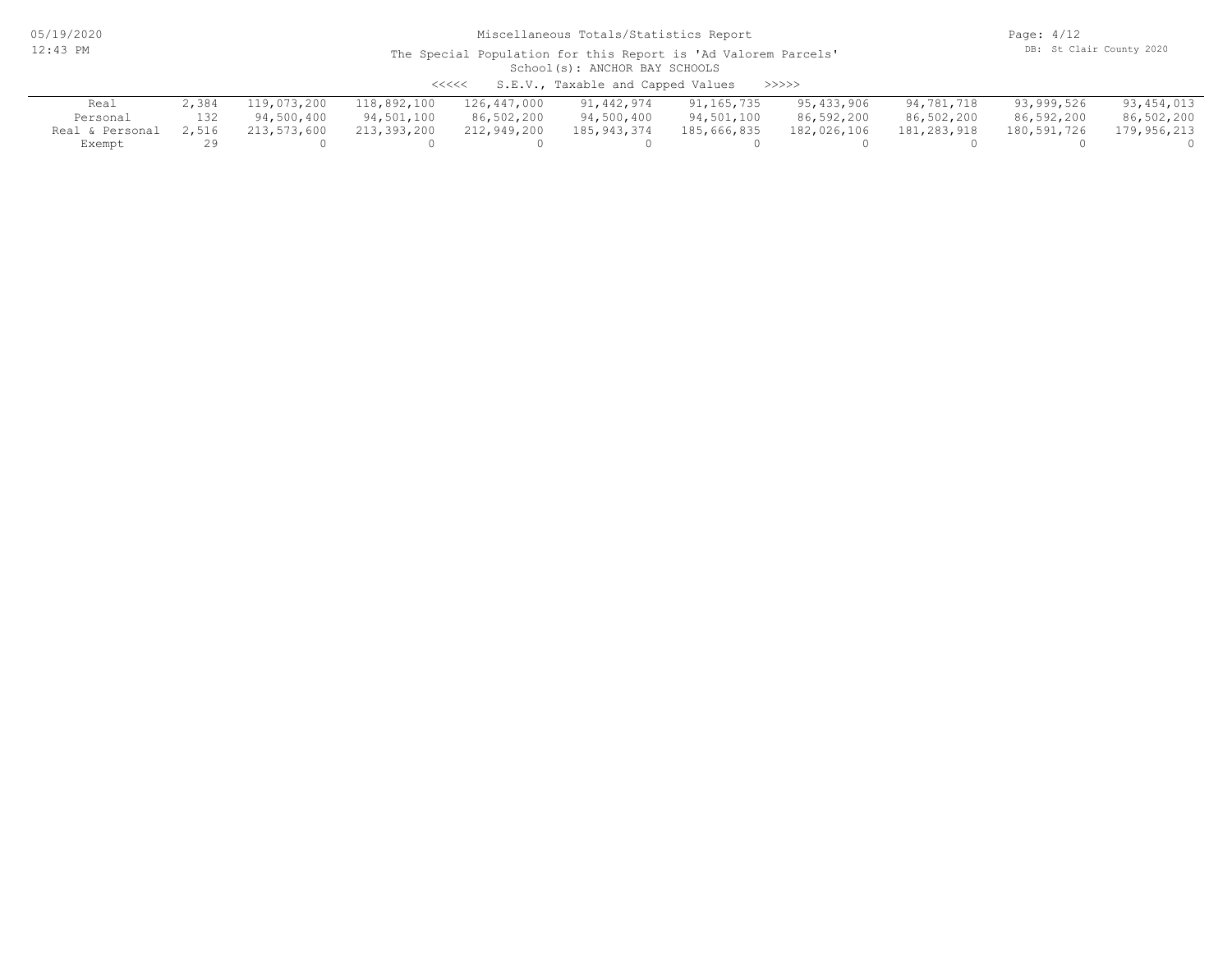The Special Population for this Report is 'Ad Valorem Parcels'

Page: 5/12 DB: St Clair County 2020

#### School(s): ANCHOR BAY SCHOOLS <<<<< PRE/MBT Percentage Times S.E.V. >>>>>

| Totals for School District: 50040                            |                |              | ANCHOR BAY SCHOOLS |             |              |              |              |             |                |
|--------------------------------------------------------------|----------------|--------------|--------------------|-------------|--------------|--------------|--------------|-------------|----------------|
| Property Class                                               | Count          | 2019 ORIG    | 2019 ORIG          | Final PRE   | Final        | W/O Winter   | W/O Winter   | 2020 ORIG   | 2020 ORIG      |
|                                                              |                | PRE          | Non-PRE            |             | Non-PRE      | PRE          | Non-PRE      | PRE         | Non-PRE        |
| Agricultural                                                 | 37             | 5,073,950    | 82,650             | 5, 113, 040 | 43,560       | 5, 113, 040  | 43,560       | 5,049,400   | 108,800        |
| Commercial                                                   | 5              | 435,101      | 17,879,999         | 435,101     | 17,698,899   | 435,101      | 17,698,899   | 481,699     | 18,265,201     |
| Industrial                                                   | 3              | 157,800      | 13, 471, 100       | 157,800     | 13, 471, 100 | 157,800      | 13, 471, 100 | 176,300     | 14,042,000     |
| Residential                                                  | 633            | 68,593,895   | 13, 318, 405       | 68,806,695  | 13,105,605   | 68,393,895   | 13,518,405   | 74,059,028  | 14,264,572     |
| Com. Personal                                                | 98             | 1,633,900    | $\circ$            | 1,633,900   | $\circ$      | 1,633,900    | $\circ$      | 1,685,000   | $\circ$        |
| Ind. Personal                                                | 25             | 86, 143, 400 | $\circ$            | 86,143,800  | $\circ$      | 86, 143, 800 | $\circ$      | 76,489,200  | $\circ$        |
| Util. Personal                                               | $\overline{0}$ | $\circ$      | 6,723,100          | $\circ$     | 6,723,400    | $\circ$      | 6,723,400    | $\Omega$    | 8,328,000      |
| Exempt                                                       | $\mathbf{1}$   | $\Omega$     | $\Omega$           | $\circ$     | $\circ$      | $\circ$      | $\circ$      | $\circ$     | $\Omega$       |
| All: 50040                                                   | 802            | 162,038,046  | 51, 475, 254       | 162,290,336 | 51,042,564   | 161,877,536  | 51, 455, 364 | 157,940,627 | 55,008,573     |
| Totals for School District: 74030                            |                |              | ALGONAC SCHOOLS    |             |              |              |              |             |                |
| Property Class                                               | Count          | 2019 ORIG    | 2019 ORIG          | Final PRE   | Final        | W/O Winter   | W/O Winter   | 2020 ORIG   | 2020 ORIG      |
|                                                              |                | PRE          | Non-PRE            |             | Non-PRE      | PRE          | $Non-PRE$    | PRE         | Non-PRE        |
| Residential                                                  | $\circ$        | $\circ$      | 60,300             | $\circ$     | 60,300       | $\circ$      | 60, 300      | $\Omega$    | $\circ$        |
| All: 74030                                                   | $\circ$        | $\circ$      | 60,300             | $\circ$     | 60, 300      | $\circ$      | 60,300       | $\circ$     | $\circ$        |
|                                                              |                |              |                    |             |              |              |              |             |                |
| Totals for Property Class: Agricultural By School District   |                |              |                    |             |              |              |              |             |                |
| School District                                              | Count          | 2019 ORIG    | 2019 ORIG          | Final PRE   | Final        | W/O Winter   | W/O Winter   | 2020 ORIG   | 2020 ORIG      |
|                                                              |                | PRE          | Non-PRE            |             | Non-PRE      | PRE          | Non-PRE      | PRE         | Non-PRE        |
| 50040                                                        | 37             | 5,073,950    | 82,650             | 5,113,040   | 43,560       | 5, 113, 040  | 43,560       | 5,049,400   | 108,800        |
| All: Agricultural                                            | 37             | 5,073,950    | 82,650             | 5, 113, 040 | 43,560       | 5, 113, 040  | 43,560       | 5,049,400   | 108,800        |
| Totals for Property Class: Commercial By School District     |                |              |                    |             |              |              |              |             |                |
| School District                                              | Count          | 2019 ORIG    | 2019 ORIG          | Final PRE   | Final        | W/O Winter   | W/O Winter   | 2020 ORIG   | 2020 ORIG      |
|                                                              |                | <b>PRE</b>   | Non-PRE            |             | Non-PRE      | PRE          | Non-PRE      | <b>PRE</b>  | Non-PRE        |
| 50040                                                        | 5              | 435,101      | 17,879,999         | 435,101     | 17,698,899   | 435,101      | 17,698,899   | 481,699     | 18,265,201     |
| All: Commercial                                              | 5              | 435,101      | 17,879,999         | 435,101     | 17,698,899   | 435,101      | 17,698,899   | 481,699     | 18,265,201     |
| Totals for Property Class: Industrial By School District     |                |              |                    |             |              |              |              |             |                |
| School District                                              | Count          | 2019 ORIG    | 2019 ORIG          | Final PRE   | Final        | W/O Winter   | W/O Winter   | 2020 ORIG   | 2020 ORIG      |
|                                                              |                | PRE          | Non-PRE            |             | Non-PRE      | PRE          | Non-PRE      | PRE         | Non-PRE        |
| 50040                                                        | 3              | 157,800      | 13, 471, 100       | 157,800     | 13, 471, 100 | 157,800      | 13, 471, 100 | 176,300     | 14,042,000     |
| All: Industrial                                              | 3              | 157,800      | 13, 471, 100       | 157,800     | 13, 471, 100 | 157,800      | 13, 471, 100 | 176,300     | 14,042,000     |
| Totals for Property Class: Residential By School District    |                |              |                    |             |              |              |              |             |                |
| School District                                              | Count          | 2019 ORIG    | 2019 ORIG          | Final PRE   | Final        | W/O Winter   | W/O Winter   | 2020 ORIG   | 2020 ORIG      |
|                                                              |                | PRE          | Non-PRE            |             | Non-PRE      | PRE          | Non-PRE      | <b>PRE</b>  | Non-PRE        |
| 50040                                                        | 633            | 68,593,895   | 13, 318, 405       | 68,806,695  | 13,105,605   | 68,393,895   | 13,518,405   | 74,059,028  | 14,264,572     |
| 74030                                                        | $\overline{0}$ | $\circ$      | 60,300             | $\circ$     | 60, 300      | $\circ$      | 60,300       | $\circ$     | $\overline{0}$ |
| All: Residential                                             | 633            | 68,593,895   | 13,378,705         | 68,806,695  | 13, 165, 905 | 68,393,895   | 13,578,705   | 74,059,028  | 14,264,572     |
| Totals for Property Class: Com. Personal By School District  |                |              |                    |             |              |              |              |             |                |
| School District                                              | Count          | 2019 ORIG    | 2019 ORIG          | Final PRE   | Final        | W/O Winter   | W/O Winter   | 2020 ORIG   | 2020 ORIG      |
|                                                              |                | PRE          | Non-PRE            |             | Non-PRE      | PRE          | Non-PRE      | PRE         | Non-PRE        |
| 50040                                                        | 98             | 1,633,900    | $\Omega$           | 1,633,900   | $\circ$      | 1,633,900    | $\circ$      | 1,685,000   | $\circ$        |
| All: Com. Personal                                           | 98             | 1,633,900    | $\circ$            | 1,633,900   | $\circ$      | 1,633,900    | $\circ$      | 1,685,000   | $\circ$        |
|                                                              |                |              |                    |             |              |              |              |             |                |
| Totals for Property Class: Ind. Personal By School District  |                |              |                    |             |              |              |              |             |                |
| School District                                              | Count          | 2019 ORIG    | 2019 ORIG          | Final PRE   | Final        | W/O Winter   | W/O Winter   | 2020 ORIG   | 2020 ORIG      |
|                                                              |                | PRE          | Non-PRE            |             | Non-PRE      | PRE          | Non-PRE      | PRE         | Non-PRE        |
| 50040                                                        | 25             | 86, 143, 400 | $\circ$            | 86,143,800  | $\circ$      | 86, 143, 800 | $\circ$      | 76,489,200  | $\circ$        |
| All: Ind. Personal                                           | 25             | 86, 143, 400 | $\circ$            | 86,143,800  | $\circ$      | 86,143,800   | $\circ$      | 76,489,200  | $\circ$        |
| Totals for Property Class: Util. Personal By School District |                |              |                    |             |              |              |              |             |                |
| School District                                              | Count          | 2019 ORIG    | 2019 ORIG          | Final PRE   | Final        | W/O Winter   | W/O Winter   | 2020 ORIG   | 2020 ORIG      |
|                                                              |                | PRE          | Non-PRE            |             | Non-PRE      | PRE          | Non-PRE      | PRE         | Non-PRE        |
| 50040                                                        | $\circ$        | $\circ$      | 6,723,100          | $\circ$     | 6,723,400    | $\circ$      | 6,723,400    | $\circ$     | 8,328,000      |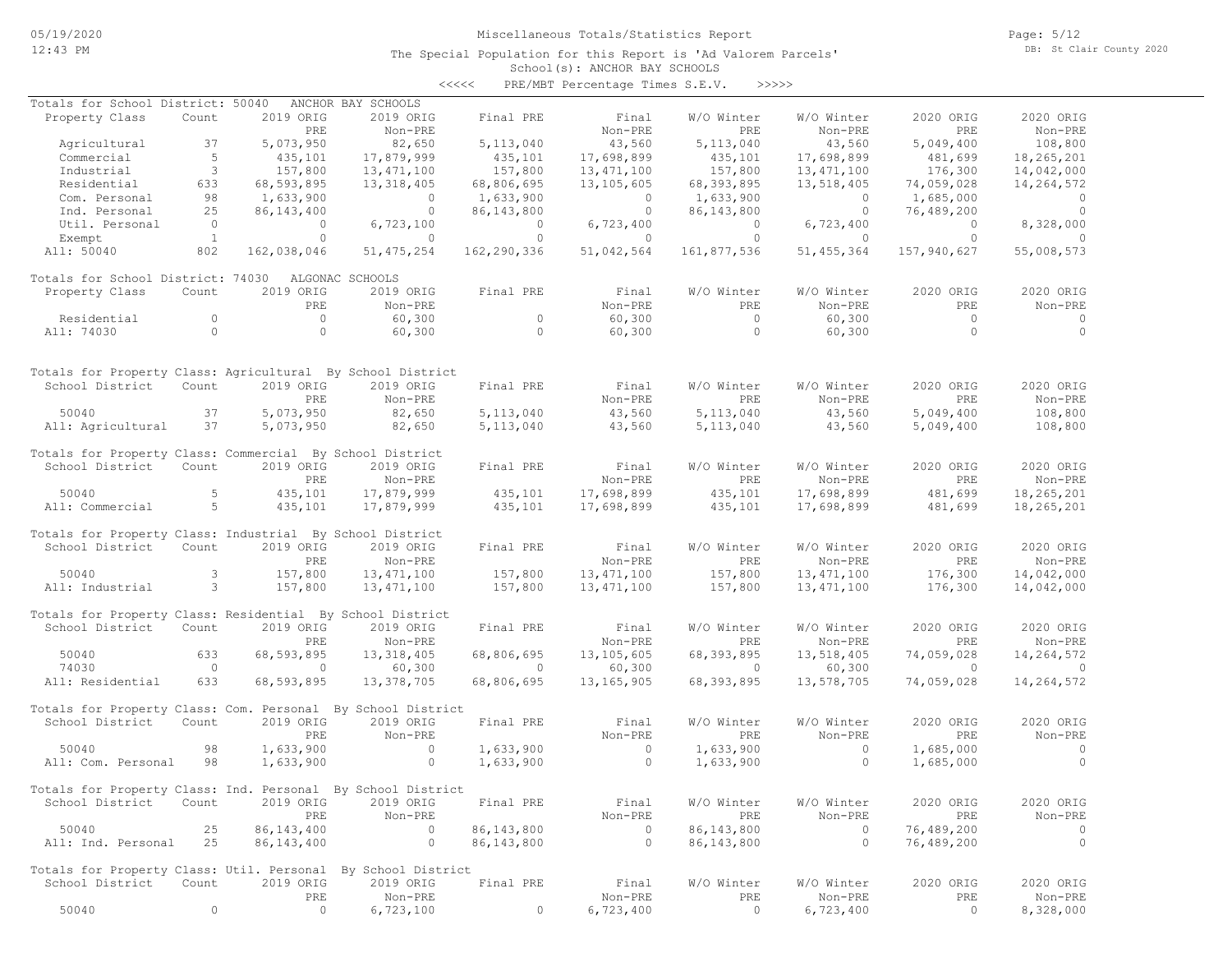05/19/2020 12:43 PM

# Miscellaneous Totals/Statistics Report

Page: 6/12 DB: St Clair County 2020

#### School(s): ANCHOR BAY SCHOOLS The Special Population for this Report is 'Ad Valorem Parcels'

|                                                      |       |             |              | <<<<        | PRE/MBT Percentage Times S.E.V. | >>>>>       |              |             |            |  |
|------------------------------------------------------|-------|-------------|--------------|-------------|---------------------------------|-------------|--------------|-------------|------------|--|
| All: Util. Personal                                  |       |             | 6,723,100    |             | 6,723,400                       |             | 6,723,400    |             | 8,328,000  |  |
| Totals for Property Class: Exempt By School District |       |             |              |             |                                 |             |              |             |            |  |
| School District                                      | Count | 2019 ORIG   | 2019 ORIG    | Final PRE   | Final                           | W/O Winter  | W/O Winter   | 2020 ORIG   | 2020 ORIG  |  |
|                                                      |       | PRE         | Non-PRE      |             | Non-PRE                         | PRE         | Non-PRE      | PRE         | Non-PRE    |  |
| 50040                                                |       |             |              |             |                                 |             |              |             |            |  |
| All: Exempt                                          |       |             |              |             |                                 |             |              |             |            |  |
| Totals                                               | Count | 2019 ORIG   | 2019 ORIG    | Final PRE   | Final                           | W/O Winter  | W/O Winter   | 2020 ORIG   | 2020 ORIG  |  |
|                                                      |       | PRE         | Non-PRE      |             | Non-PRE                         | PRE         | Non-PRE      | PRE         | Non-PRE    |  |
| Real                                                 | 678   | 74,260,746  | 44,812,454   | 74,512,636  | 44,379,464                      | 74,099,836  | 44,792,264   | 79,766,427  | 46,680,573 |  |
| Personal                                             | 123   | 87,777,300  | 6,723,100    | 87,777,700  | 6,723,400                       | 87,777,700  | 6,723,400    | 78,174,200  | 8,328,000  |  |
| Real & Personal                                      | 801   | 162,038,046 | 51, 535, 554 | 162,290,336 | 51,102,864                      | 161,877,536 | 51, 515, 664 | 157,940,627 | 55,008,573 |  |
| Exempt                                               |       |             |              |             |                                 |             |              |             |            |  |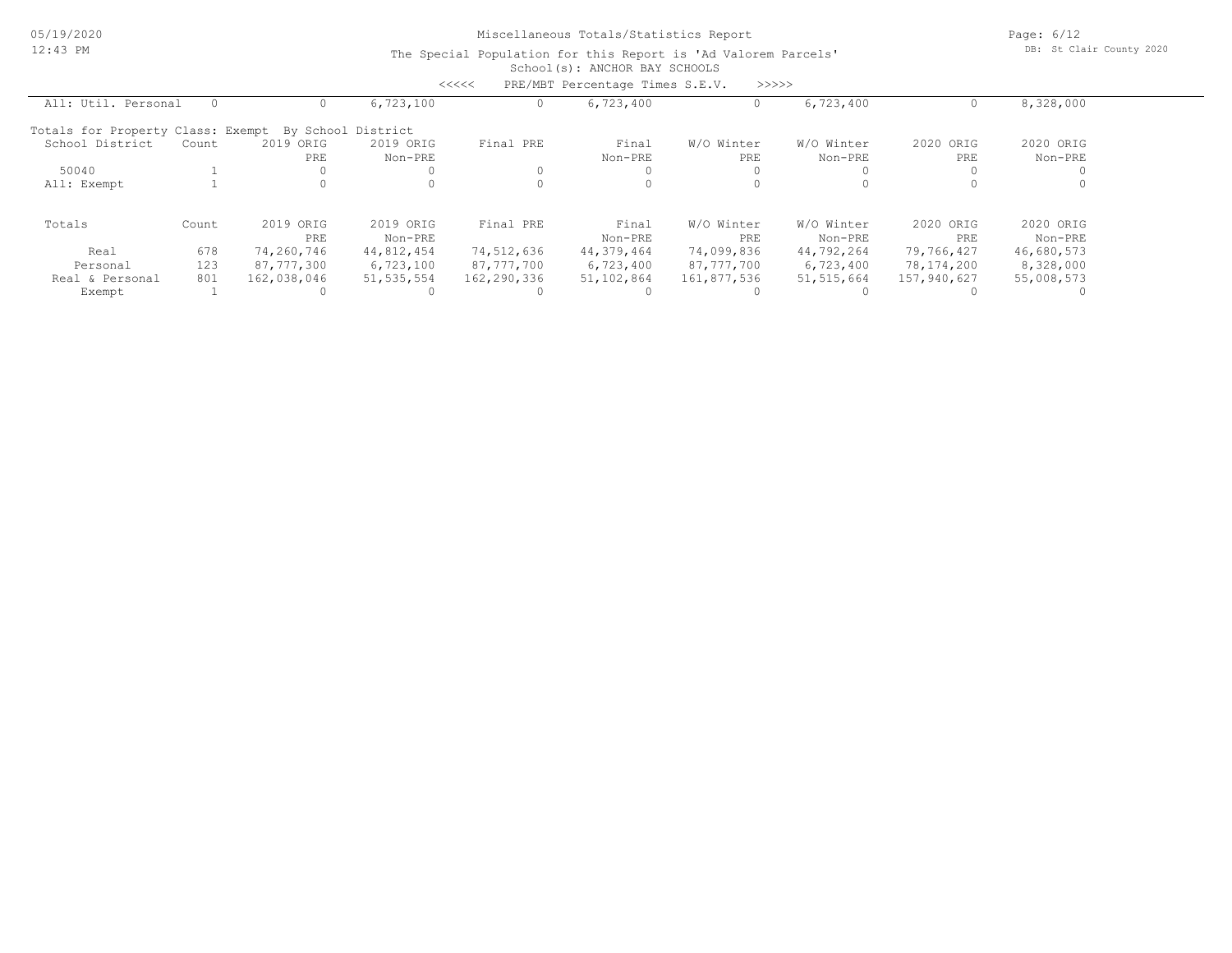The Special Population for this Report is 'Ad Valorem Parcels'

Page: 7/12 DB: St Clair County 2020

### School(s): ANCHOR BAY SCHOOLS <<<<< PRE/MBT Percentage Times Taxable >>>>>

| Totals for School District: 50040 ANCHOR BAY SCHOOLS                                                                                                                 |                 |                           |                                                                                                                                                                                       |                                        |                             |                                                                         |                                                                                 |                                                                                     |                          |
|----------------------------------------------------------------------------------------------------------------------------------------------------------------------|-----------------|---------------------------|---------------------------------------------------------------------------------------------------------------------------------------------------------------------------------------|----------------------------------------|-----------------------------|-------------------------------------------------------------------------|---------------------------------------------------------------------------------|-------------------------------------------------------------------------------------|--------------------------|
| Property Class                                                                                                                                                       | Count           | 2019 ORIG                 | 2019 ORIG                                                                                                                                                                             | Final PRE                              | Final                       | W/O Winter                                                              |                                                                                 |                                                                                     | 2020 ORIG                |
|                                                                                                                                                                      |                 | PRE                       |                                                                                                                                                                                       |                                        |                             |                                                                         |                                                                                 |                                                                                     | Non-PRE                  |
|                                                                                                                                                                      |                 | Agricultural 37 3,384,593 | Non-PRE<br>73,833                                                                                                                                                                     | 3, 357, 212                            |                             | Non-PRE<br>38,199 3,357,212<br>303,183                                  |                                                                                 | W/O Winter<br>Non-PRE<br>38, 199 3, 434, 960<br>58, 199 308, 942<br>755 087 90, 160 | 108,800                  |
| Agriculturar 37 3,330<br>Commercial 5 30<br>Industrial 5 8<br>Residential 633 52,57<br>Com. Personal 98 1,63<br>Ind. Personal 25 86,14<br>Util. Personal 0<br>Exempt |                 | 303,183                   | 13,736,187                                                                                                                                                                            | 303,183                                | 13,555,087                  | 303,183                                                                 |                                                                                 |                                                                                     | 14, 119, 155             |
|                                                                                                                                                                      |                 | 88,480                    | 10,955,443                                                                                                                                                                            | 88,480                                 | 10,955,443                  | 88,480                                                                  |                                                                                 |                                                                                     | 11,339,120               |
|                                                                                                                                                                      |                 | 52, 579, 574              | 10,261,689                                                                                                                                                                            | 52,793,675                             |                             | 10,014,464 52,389,682                                                   | 10,418,457                                                                      | 54,558,091                                                                          | 10,822,490               |
|                                                                                                                                                                      |                 |                           |                                                                                                                                                                                       |                                        |                             |                                                                         |                                                                                 |                                                                                     |                          |
|                                                                                                                                                                      |                 | 1,633,900                 |                                                                                                                                                                                       |                                        |                             |                                                                         |                                                                                 | 1,685,000                                                                           | $\overline{0}$           |
|                                                                                                                                                                      |                 |                           |                                                                                                                                                                                       |                                        |                             |                                                                         |                                                                                 | 76,489,200                                                                          | $\overline{\phantom{0}}$ |
|                                                                                                                                                                      |                 |                           | $32,193,675$<br>$3,633,900$<br>$86,143,400$<br>$6,723,100$<br>$6,723,100$                                                                                                             |                                        |                             |                                                                         |                                                                                 | $\overline{0}$                                                                      | 8,328,000                |
|                                                                                                                                                                      |                 | $\overline{0}$            | $\sim$ 0                                                                                                                                                                              | $\overline{0}$                         | $\sim$ 0                    | $\overline{0}$                                                          | $\sim$ 0.000 $\sim$ 0.000 $\sim$                                                | $\bigcap$                                                                           |                          |
| All: 50040                                                                                                                                                           | 802             | 144, 133, 130             |                                                                                                                                                                                       | 41,750,252 144,320,250 41,286,593      |                             |                                                                         | 143,916,257 41,690,586                                                          | 136,566,353                                                                         | 44,717,565               |
| Totals for School District: 74030 ALGONAC SCHOOLS                                                                                                                    |                 |                           |                                                                                                                                                                                       |                                        |                             |                                                                         |                                                                                 |                                                                                     |                          |
| Property Class                                                                                                                                                       | Count           | 2019 ORIG                 |                                                                                                                                                                                       | 2019 ORIG Final PRE                    | Final                       | W/O Winter                                                              | W/O Winter                                                                      | 2020 ORIG                                                                           | 2020 ORIG                |
|                                                                                                                                                                      |                 | PRE                       | Non-PRE                                                                                                                                                                               |                                        | Non-PRE                     | <b>PRE</b>                                                              | Non-PRE                                                                         | PRE                                                                                 | Non-PRE                  |
|                                                                                                                                                                      |                 | $\overline{0}$            | 59,992                                                                                                                                                                                |                                        | 59,992                      |                                                                         |                                                                                 | $\bigcirc$                                                                          | 0                        |
| Residential 0<br>All: 74030 0                                                                                                                                        |                 |                           |                                                                                                                                                                                       | $\begin{array}{c} 0 \\ 0 \end{array}$  |                             |                                                                         |                                                                                 | $0$ 59, 992 0<br>0 59, 992 0                                                        |                          |
|                                                                                                                                                                      |                 | $\sim$ 0                  | 59,992                                                                                                                                                                                |                                        | 59,992                      |                                                                         |                                                                                 |                                                                                     | $\overline{0}$           |
|                                                                                                                                                                      |                 |                           |                                                                                                                                                                                       |                                        |                             |                                                                         |                                                                                 |                                                                                     |                          |
| Totals for Property Class: Agricultural By School District                                                                                                           |                 |                           |                                                                                                                                                                                       |                                        |                             |                                                                         |                                                                                 |                                                                                     |                          |
| School District Count 2019 ORIG                                                                                                                                      |                 |                           | 2019 ORIG                                                                                                                                                                             | Final PRE                              | Final                       | W/O Winter                                                              | W/O Winter                                                                      | 2020 ORIG                                                                           | 2020 ORIG                |
|                                                                                                                                                                      |                 | PRE                       | Non-PRE                                                                                                                                                                               |                                        |                             |                                                                         | PRE Non-PRE PRE<br>212 38 199 2 424 960                                         |                                                                                     | Non-PRE                  |
| 50040                                                                                                                                                                | $\frac{37}{2}$  | 3,384,593                 | 73,833                                                                                                                                                                                | 3,357,212                              |                             |                                                                         | 38,199                                                                          | 3,434,960                                                                           | 108,800                  |
| All: Agricultural 37                                                                                                                                                 |                 | 3, 384, 593               | 73,833                                                                                                                                                                                | 3,357,212                              |                             | Non-PRE<br>38,199 3,357,212 38,199<br>38,199 3,357,212 38,199           |                                                                                 | 3,434,960                                                                           | 108,800                  |
| Totals for Property Class: Commercial By School District                                                                                                             |                 |                           |                                                                                                                                                                                       |                                        |                             |                                                                         |                                                                                 |                                                                                     |                          |
| School District Count                                                                                                                                                |                 | 2019 ORIG                 | 2019 ORIG Final PRE                                                                                                                                                                   |                                        |                             |                                                                         | W/O Winter W/O Winter                                                           | 2020 ORIG                                                                           | 2020 ORIG                |
|                                                                                                                                                                      |                 | PRE                       | Non-PRE                                                                                                                                                                               |                                        |                             |                                                                         |                                                                                 |                                                                                     | Non-PRE                  |
| 50040                                                                                                                                                                | 5 <sub>1</sub>  | 303,183                   | 13,736,187                                                                                                                                                                            | 303,183                                |                             |                                                                         |                                                                                 |                                                                                     | 14, 119, 155             |
|                                                                                                                                                                      |                 |                           |                                                                                                                                                                                       |                                        |                             |                                                                         |                                                                                 |                                                                                     |                          |
| All: Commercial 5                                                                                                                                                    |                 | 303,183                   | 13,736,187                                                                                                                                                                            | 303,183                                |                             | Final W/O Winter<br>Non-PRE<br>13,555,087 303,183<br>10 555,087 303,183 |                                                                                 |                                                                                     | 14, 119, 155             |
| Totals for Property Class: Industrial By School District                                                                                                             |                 |                           |                                                                                                                                                                                       |                                        |                             |                                                                         |                                                                                 |                                                                                     |                          |
| School District Count 2019 ORIG                                                                                                                                      |                 |                           |                                                                                                                                                                                       | 2019 ORIG Final PRE                    | Final                       | W/O Winter                                                              | W/O Winter                                                                      | 2020 ORIG                                                                           | 2020 ORIG                |
|                                                                                                                                                                      |                 | PRE                       | Non-PRE                                                                                                                                                                               |                                        |                             | Non-PRE PRE                                                             |                                                                                 |                                                                                     | Non-PRE                  |
| 50040                                                                                                                                                                | $\frac{1}{2}$ 3 | 88,480                    |                                                                                                                                                                                       |                                        |                             |                                                                         |                                                                                 | PRE Non-PRE PRE<br>88,480 10,955,443 90,160<br>88,480 10,955,443 90,160             |                          |
|                                                                                                                                                                      |                 |                           | 10,955,443                                                                                                                                                                            | 10,955,443 88,480<br>10,955,443 88,480 | 10,955,443                  |                                                                         |                                                                                 |                                                                                     | 11,339,120               |
| All: Industrial 3                                                                                                                                                    |                 | 88,480                    |                                                                                                                                                                                       |                                        | 10,955,443                  |                                                                         |                                                                                 |                                                                                     | 11,339,120               |
| Totals for Property Class: Residential By School District                                                                                                            |                 |                           |                                                                                                                                                                                       |                                        |                             |                                                                         |                                                                                 |                                                                                     |                          |
| School District                                                                                                                                                      | Count           | 2019 ORIG                 | 2019 ORIG                                                                                                                                                                             | Final PRE                              | Final<br>Non-PPF            | W/O Winter                                                              | W/O Winter                                                                      | 2020 ORIG                                                                           | 2020 ORIG                |
|                                                                                                                                                                      |                 | PRE                       | Non-PRE                                                                                                                                                                               |                                        | Non-PRE                     | PRE                                                                     | Non-PRE                                                                         | PRE                                                                                 | Non-PRE                  |
| 50040                                                                                                                                                                | 633             |                           |                                                                                                                                                                                       |                                        | 10,014,464                  |                                                                         | 52,389,682 10,418,457                                                           | 54,558,091                                                                          | 10,822,490               |
| 74030                                                                                                                                                                | $\overline{0}$  | $\sim$ 0                  |                                                                                                                                                                                       |                                        |                             | $59,992$ 0                                                              | 59,992                                                                          | $\sim$ 0                                                                            | $\sim$ 0                 |
| All: Residential                                                                                                                                                     | 633             |                           | $52,579,574 \qquad \qquad 10,261,689 \qquad \qquad 52,793,675$ $\qquad \qquad 0 \qquad \qquad 59,992 \qquad \qquad 0 \\ 52,579,574 \qquad \qquad 10,321,681 \qquad \qquad 52,793,675$ |                                        | 10,074,456                  | 52,389,682                                                              | 10,478,449                                                                      | 54,558,091                                                                          | 10,822,490               |
| Totals for Property Class: Com. Personal By School District                                                                                                          |                 |                           |                                                                                                                                                                                       |                                        |                             |                                                                         |                                                                                 |                                                                                     |                          |
| School District Count 2019 ORIG                                                                                                                                      |                 |                           | 2019 ORIG                                                                                                                                                                             | Final PRE                              |                             | W/O Winter                                                              | W/O Winter                                                                      | 2020 ORIG                                                                           | 2020 ORIG                |
|                                                                                                                                                                      |                 | PRE                       |                                                                                                                                                                                       |                                        | Final<br>Non-PRE<br>Non-PRE | an an Aonaichte<br>Bailtean                                             |                                                                                 | PRE                                                                                 | Non-PRE                  |
|                                                                                                                                                                      |                 |                           | $Non-PRE$                                                                                                                                                                             |                                        |                             |                                                                         | $\begin{minipage}{.4\linewidth} \texttt{PRE} & \texttt{Non-PRE} \end{minipage}$ |                                                                                     |                          |
| 50040                                                                                                                                                                | 98              | 1,633,900                 | $\overline{0}$                                                                                                                                                                        | 1,633,900                              |                             | $0 \t 1,633,900$                                                        | $\sim$ 0                                                                        | 1,685,000                                                                           | $\sim$ 0                 |
| All: Com. Personal 98                                                                                                                                                |                 | 1,633,900                 | $\sim$ 0                                                                                                                                                                              | 1,633,900                              | $\sim$ 0                    | 1,633,900                                                               | $\overline{0}$                                                                  | 1,685,000                                                                           | $\overline{\phantom{0}}$ |
| Totals for Property Class: Ind. Personal By School District                                                                                                          |                 |                           |                                                                                                                                                                                       |                                        |                             |                                                                         |                                                                                 |                                                                                     |                          |
| School District Count 2019 ORIG                                                                                                                                      |                 |                           | 2019 ORIG                                                                                                                                                                             | Final PRE                              |                             | Final W/O Winter W/O Winter<br>Non-PRE PRE Non-PRE                      | W/O Winter W/O Winter                                                           | 2020 ORIG                                                                           | 2020 ORIG                |
|                                                                                                                                                                      |                 | PRE                       | Non-PRE                                                                                                                                                                               |                                        |                             |                                                                         |                                                                                 | <b>PRE</b>                                                                          | Non-PRE                  |
| 50040                                                                                                                                                                | 25              | 86, 143, 400              |                                                                                                                                                                                       |                                        |                             | 86,143,800                                                              | $\sim$ 0                                                                        | 76,489,200                                                                          | $\overline{\phantom{0}}$ |
| All: Ind. Personal 25                                                                                                                                                |                 | 86,143,400                | $0 \t 86,143,800 \t 0$<br>0 $86,143,800$ 0                                                                                                                                            |                                        |                             | 86,143,800                                                              | $\sim$ 0                                                                        | 76,489,200                                                                          | $\sim$ 0                 |
| Totals for Property Class: Util. Personal By School District                                                                                                         |                 |                           |                                                                                                                                                                                       |                                        |                             |                                                                         |                                                                                 |                                                                                     |                          |
| School District Count                                                                                                                                                |                 | 2019 ORIG                 |                                                                                                                                                                                       | 2019 ORIG Final PRE                    | Final                       | W/O Winter                                                              | W/O Winter                                                                      | 2020 ORIG                                                                           | 2020 ORIG                |
|                                                                                                                                                                      |                 |                           |                                                                                                                                                                                       |                                        |                             |                                                                         |                                                                                 |                                                                                     |                          |

 50040 0 0 6,723,100 0 6,723,400 0 6,723,400 0 8,328,000 PRE Non-PRE Non-PRE PRE Non-PRE PRE Non-PRE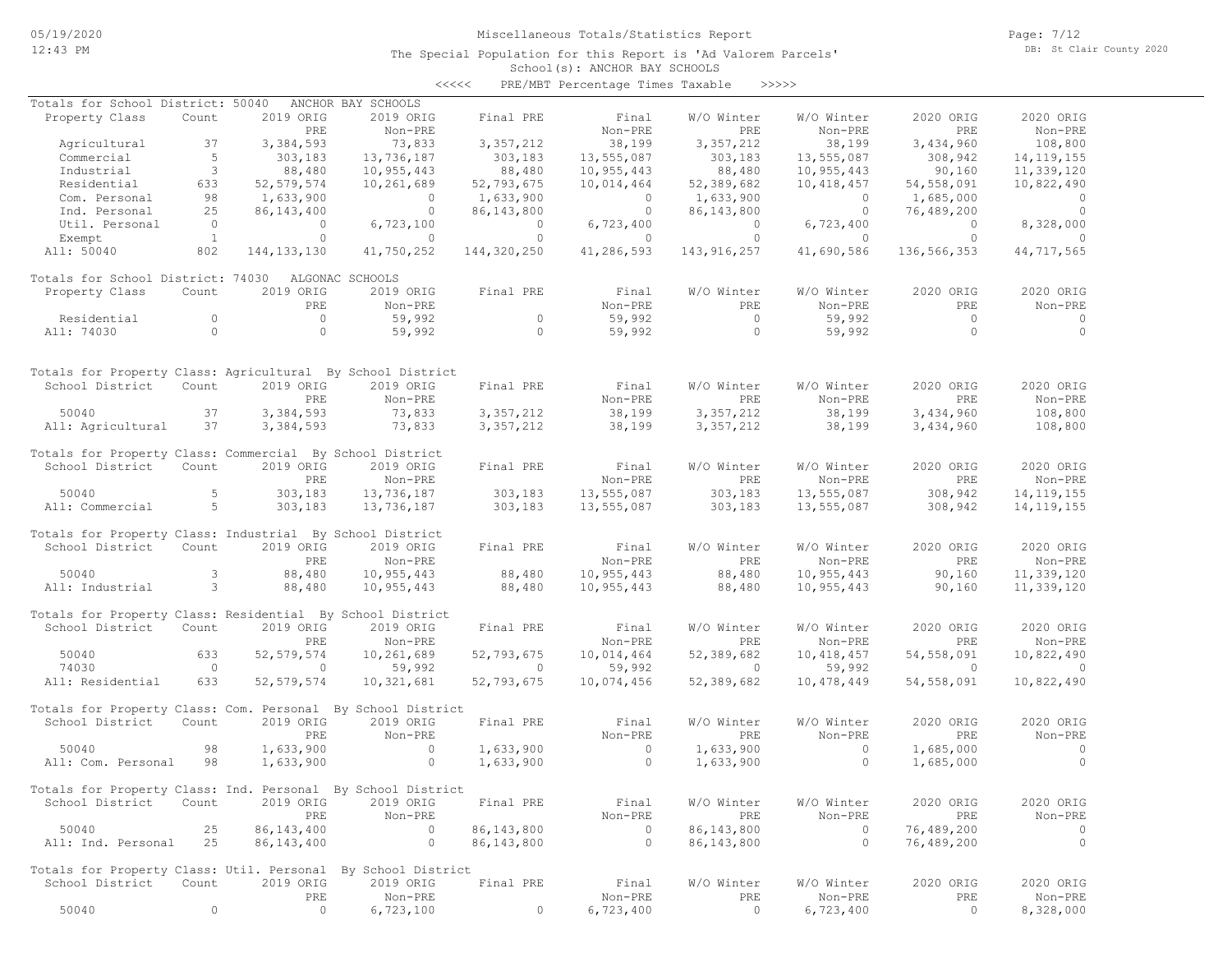Page: 8/12 DB: St Clair County 2020

#### School(s): ANCHOR BAY SCHOOLS The Special Population for this Report is 'Ad Valorem Parcels'

|                                   |       |                  |                      | <<<<        | PRE/MBT Percentage Times Taxable |                   | >>>>>                 |                  |                      |  |
|-----------------------------------|-------|------------------|----------------------|-------------|----------------------------------|-------------------|-----------------------|------------------|----------------------|--|
| All: Util. Personal               |       |                  | 6,723,100            |             | 6,723,400                        |                   | 6,723,400             |                  | 8,328,000            |  |
| Totals for Property Class: Exempt |       |                  | By School District   |             |                                  |                   |                       |                  |                      |  |
| School District                   | Count | 2019 ORIG<br>PRE | 2019 ORIG<br>Non-PRE | Final PRE   | Final<br>Non-PRE                 | W/O Winter<br>PRE | W/O Winter<br>Non-PRE | 2020 ORIG<br>PRE | 2020 ORIG<br>Non-PRE |  |
| 50040                             |       |                  |                      |             |                                  |                   |                       |                  |                      |  |
| All: Exempt                       |       |                  |                      |             |                                  |                   |                       |                  |                      |  |
| Totals                            | Count | 2019 ORIG        | 2019 ORIG            | Final PRE   | Final                            | W/O Winter        | W/O Winter            | 2020 ORIG        | 2020 ORIG            |  |
|                                   |       | PRE              | Non-PRE              |             | Non-PRE                          | PRE               | Non-PRE               | PRE              | Non-PRE              |  |
| Real                              | 678   | 56, 355, 830     | 35,087,144           | 56,542,550  | 34,623,185                       | 56,138,557        | 35,027,178            | 58, 392, 153     | 36, 389, 565         |  |
| Personal                          | 123   | 87,777,300       | 6,723,100            | 87,777,700  | 6,723,400                        | 87,777,700        | 6,723,400             | 78,174,200       | 8,328,000            |  |
| Real & Personal                   | 801   | 144, 133, 130    | 41,810,244           | 144,320,250 | 41,346,585                       | 143, 916, 257     | 41,750,578            | 136,566,353      | 44,717,565           |  |
| Exempt                            |       |                  |                      |             |                                  |                   |                       |                  |                      |  |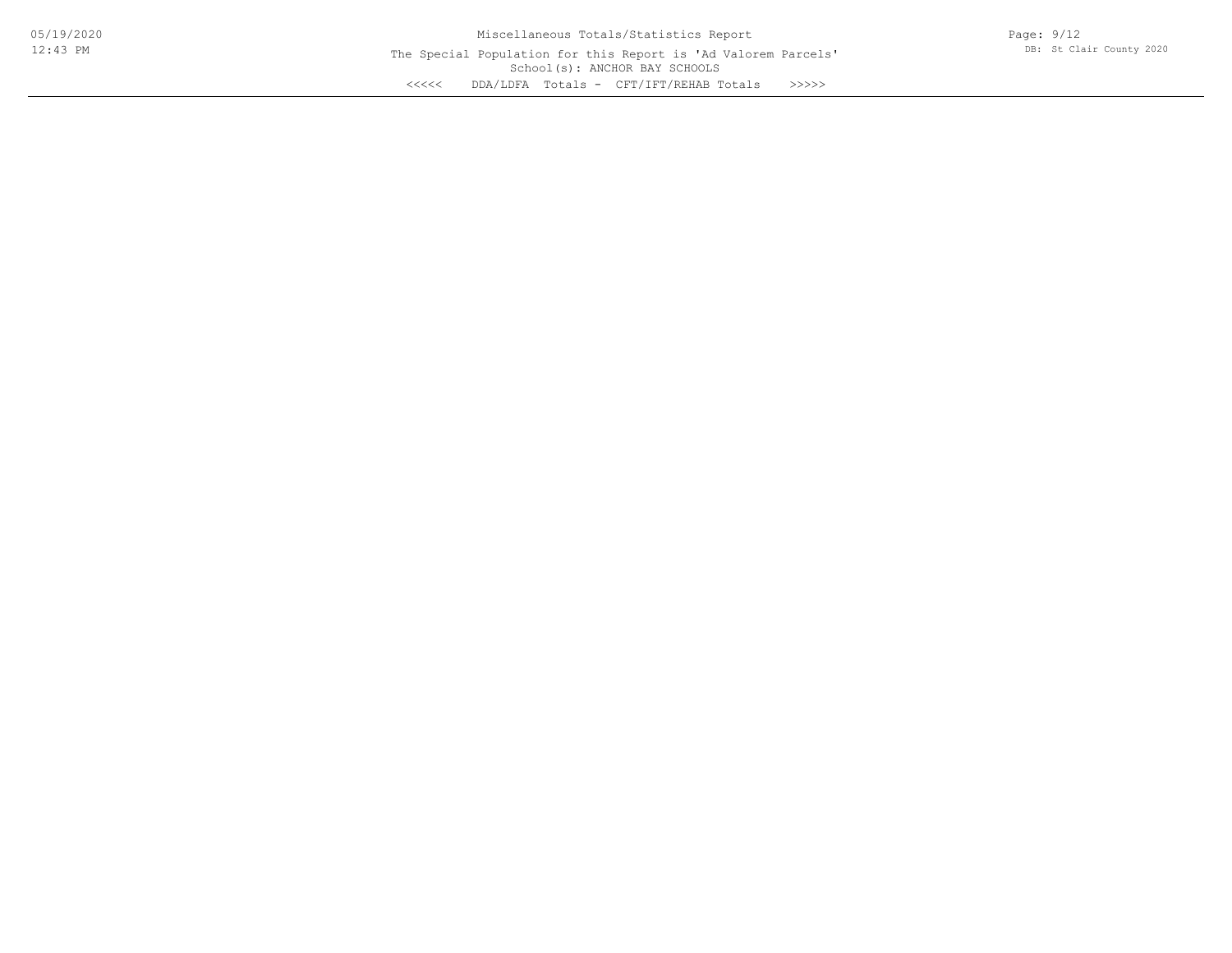School(s): ANCHOR BAY SCHOOLS

<<<<< Special Act Totals >>>>>

\*\*\*\*\* Special Act Totals \*\*\*\*\*

|                                     |                 | Count | SEV Value | Taxable Value |
|-------------------------------------|-----------------|-------|-----------|---------------|
| PA 494/204 - Developmental Property | Real            |       |           |               |
| PA 494/204 - Developmental Property | Personal        |       |           |               |
| PA 494/204 - Developmental Property | Real & Personal |       |           |               |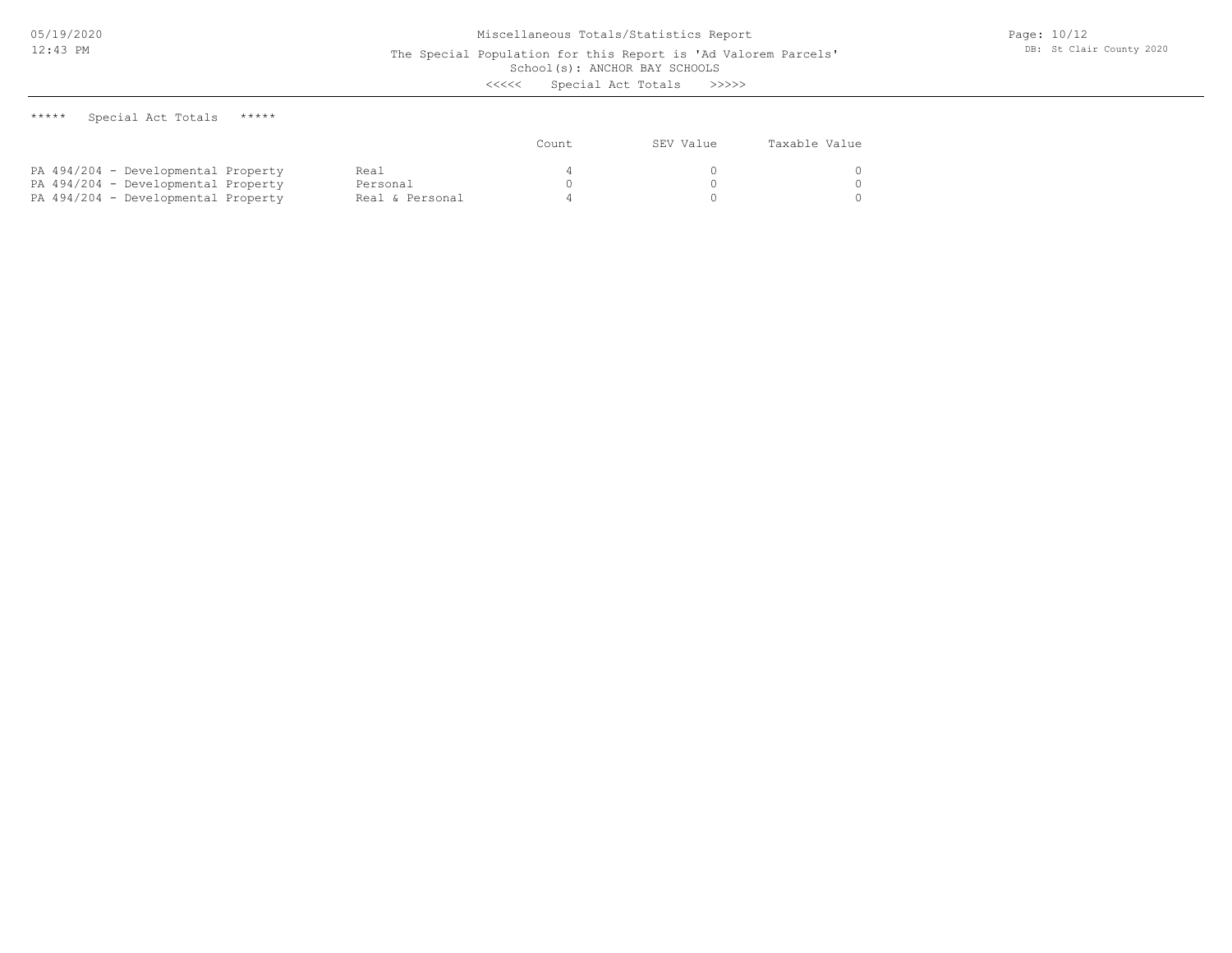### School(s): ANCHOR BAY SCHOOLS The Special Population for this Report is 'Ad Valorem Parcels'

<<<<< Top 20 Statistics >>>>>

| ***** Top 20 S.E.V.s *****                 |                                                                                                                                                                                                                                                                                                                                                  |                                |             |
|--------------------------------------------|--------------------------------------------------------------------------------------------------------------------------------------------------------------------------------------------------------------------------------------------------------------------------------------------------------------------------------------------------|--------------------------------|-------------|
| 23-999-0029-000                            | CONSUMERS ENERGY COMPANY                                                                                                                                                                                                                                                                                                                         | \$                             | 75,058,700  |
| 23-007-2001-000                            | RUSSELL INVESTMENT CO LLC/RUSSELL C                                                                                                                                                                                                                                                                                                              | \$                             | 2,167,500   |
| 23-999-0036-000                            | DTE ELECTRIC COMPANY                                                                                                                                                                                                                                                                                                                             | \$                             | 2,096,400   |
| 23-006-2001-000                            | CONSUMERS POWER CO                                                                                                                                                                                                                                                                                                                               | \$                             | 2,051,000   |
| 23-999-0028-000                            | CONSUMERS ENERGY CO                                                                                                                                                                                                                                                                                                                              | $\dot{\boldsymbol{\varsigma}}$ | 2,043,100   |
| 12-999-0016-000                            | DTE ELECTRIC COMPANY                                                                                                                                                                                                                                                                                                                             | \$                             | 1,914,600   |
| 12-032-4002-101                            | NORTHPOINTE DEVELOPMENT LLC                                                                                                                                                                                                                                                                                                                      | \$                             | 1,449,400   |
| 23-008-3001-000                            | FSI ANCHOR BAY PROPERTY LLC                                                                                                                                                                                                                                                                                                                      | $\boldsymbol{\mathsf{S}}$      | 1,411,400   |
| 12-030-4002-000                            | AMERICANA ESTATES CASCO LLC                                                                                                                                                                                                                                                                                                                      | $\uparrow$                     | 1,080,500   |
| 12-029-1003-000                            | GOLDEN HAWK PROPERTIES LLC                                                                                                                                                                                                                                                                                                                       | $\ddot{\varsigma}$             | 1,074,900   |
| 23-005-1001-200                            | PATEL INTERNATIONAL LLC                                                                                                                                                                                                                                                                                                                          | $\boldsymbol{\xi}$             | 970,000     |
| 23-480-0002-000                            | KEHRIG ROBERT/CYNTHIA                                                                                                                                                                                                                                                                                                                            | $\boldsymbol{\mathsf{S}}$      | 959,300     |
| 12-030-4001-000                            | AMERICANA ESTATES                                                                                                                                                                                                                                                                                                                                | $\ddot{\varsigma}$             | 955,200     |
| 23-130-0001-000                            | POWER INVESTMENTS LLP                                                                                                                                                                                                                                                                                                                            | $\boldsymbol{\dot{\varsigma}}$ | 864,600     |
| 23-999-0090-000                            | SEMCO ENERGY INC                                                                                                                                                                                                                                                                                                                                 | $\mathsf{S}^-$                 | 785,600     |
| 12-999-0143-000                            | ROBERT CLANCY CONTRACTING INC                                                                                                                                                                                                                                                                                                                    | $\mathsf{S}$                   | 650,500     |
| 12-033-4003-000                            | GLOBALVAL LLC                                                                                                                                                                                                                                                                                                                                    | $\mathbb{S}^-$                 | 635,700     |
| $23 - 600 - 0009 - 000$                    | KAMINSKI DAVID/KIMBERLY                                                                                                                                                                                                                                                                                                                          | $\mathbb{S}$                   | 626,600     |
| 23-130-0019-000                            | JIRRA LLC                                                                                                                                                                                                                                                                                                                                        | $\mathsf{S}$                   | 595,200     |
| 23-009-4006-061                            | PALING DANIEL E                                                                                                                                                                                                                                                                                                                                  | $\mathsf{S}$                   | 568,800     |
|                                            |                                                                                                                                                                                                                                                                                                                                                  |                                |             |
| ***** Top 20 Taxable Values *****          |                                                                                                                                                                                                                                                                                                                                                  |                                |             |
| 23-999-0029-000                            | CONSUMERS ENERGY COMPANY                                                                                                                                                                                                                                                                                                                         | \$                             | 75,058,700  |
| 23-999-0036-000                            | DTE ELECTRIC COMPANY                                                                                                                                                                                                                                                                                                                             | \$                             | 2,096,400   |
| 23-999-0028-000                            | CONSUMERS ENERGY CO                                                                                                                                                                                                                                                                                                                              | \$                             | 2,043,100   |
| 12-999-0016-000                            | DTE ELECTRIC COMPANY                                                                                                                                                                                                                                                                                                                             | \$                             | 1,914,600   |
| 23-007-2001-000                            | RUSSELL INVESTMENT CO LLC/RUSSELL C                                                                                                                                                                                                                                                                                                              | \$                             | 1,691,910   |
| 23-006-2001-000                            | CONSUMERS POWER CO                                                                                                                                                                                                                                                                                                                               | \$                             | 1,476,432   |
| 23-008-3001-000                            | FSI ANCHOR BAY PROPERTY LLC                                                                                                                                                                                                                                                                                                                      | \$                             | 1, 411, 400 |
| 23-005-1001-200                            | PATEL INTERNATIONAL LLC                                                                                                                                                                                                                                                                                                                          | $\ddot{\tilde{\mathbf{S}}}$    | 945,039     |
| 12-032-4002-101                            | NORTHPOINTE DEVELOPMENT LLC                                                                                                                                                                                                                                                                                                                      | $\boldsymbol{\mathsf{S}}$      | 874,599     |
| 12-030-4002-000                            | AMERICANA ESTATES CASCO LLC                                                                                                                                                                                                                                                                                                                      | $\dot{\tilde{\mathbf{s}}}$     | 819,381     |
| 23-999-0090-000                            | SEMCO ENERGY INC                                                                                                                                                                                                                                                                                                                                 | $\ddot{\mathsf{s}}$            | 785,600     |
| 12-030-4001-000                            | AMERICANA ESTATES                                                                                                                                                                                                                                                                                                                                | $\mathsf{S}$                   | 768,632     |
| 12-029-1003-000                            | GOLDEN HAWK PROPERTIES LLC                                                                                                                                                                                                                                                                                                                       | $\boldsymbol{\mathsf{S}}$      | 767,064     |
| 12-999-0143-000                            | ROBERT CLANCY CONTRACTING INC                                                                                                                                                                                                                                                                                                                    | $\boldsymbol{\hat{\succdd}}$   | 650,500     |
| 12-033-4003-000                            | GLOBALVAL LLC                                                                                                                                                                                                                                                                                                                                    | $\mathsf{S}^-$                 | 635,700     |
| 23-130-0001-000                            | POWER INVESTMENTS LLP                                                                                                                                                                                                                                                                                                                            | $\boldsymbol{\xi}$             | 629,214     |
| 12-999-0014-100                            | ITC TRANSMISSION                                                                                                                                                                                                                                                                                                                                 | $\ddot{\mathsf{s}}$            | 534,900     |
| 23-130-0018-100                            | EST TOOLS AMERICA INC                                                                                                                                                                                                                                                                                                                            | $\mathsf{S}$                   | 469,900     |
| 23-600-0009-000                            | KAMINSKI DAVID/KIMBERLY                                                                                                                                                                                                                                                                                                                          | $\mathsf{S}$                   | 454,068     |
| 23-130-0018-000                            | LOON LAKE LAND INVESTMENTS LLC                                                                                                                                                                                                                                                                                                                   | $\sqrt{5}$                     | 443,490     |
|                                            |                                                                                                                                                                                                                                                                                                                                                  |                                |             |
| ***** Top 20 Owners by Taxable Value ***** |                                                                                                                                                                                                                                                                                                                                                  |                                |             |
| CONSUMERS ENERGY COMPANY                   | has 75,058,700 Taxable Value in 1 Parcel(s)                                                                                                                                                                                                                                                                                                      |                                |             |
| DTE ELECTRIC COMPANY                       | 4,011,000 Taxable Value in 2 Parcel(s)<br>has                                                                                                                                                                                                                                                                                                    |                                |             |
| CONSUMERS ENERGY CO                        | has 2,379,800 Taxable Value in 2 Parcel(s)<br>has 1,779,250 Taxable Value in 8 Parcel(s)                                                                                                                                                                                                                                                         |                                |             |
| CONSUMERS POWER CO                         |                                                                                                                                                                                                                                                                                                                                                  |                                |             |
| RUSSELL INVESTMENT CO LLC/RUSSELL C has    | 1,691,910 Taxable Value in 1 Parcel(s)                                                                                                                                                                                                                                                                                                           |                                |             |
|                                            | NOSSELL INTERNATIONAL LLC<br>PATEL INTERNATIONAL LLC<br>PATEL INTERNATIONAL LLC<br>PATEL INTERNATIONAL LLC<br>PATEL INTERNATIONAL LLC<br>$\begin{array}{ccc} \text{has} & 1,411,400 \text{ taxable Value in 1 Parel(s)} \\ \text{has} & 1,105,936 \text{ Taxable Value in 3 Parec1(s)} \\ \text{has} & 1,064,300 \text{ Taxable Value in 2 Pare$ |                                |             |
|                                            |                                                                                                                                                                                                                                                                                                                                                  |                                |             |
|                                            |                                                                                                                                                                                                                                                                                                                                                  |                                |             |
| NORTHPOINTE DEVELOPMENT LLC                | has<br>$1,032,245$ Taxable Value in 5 Parcel(s)                                                                                                                                                                                                                                                                                                  |                                |             |
| GOLDEN HAWK PROPERTIES LLC                 | 942,050 Taxable Value in 2 Parcel(s)<br>has                                                                                                                                                                                                                                                                                                      |                                |             |
| AMERICANA ESTATES CASCO LLC                | 819,381 Taxable Value in 1 Parcel(s)<br>has                                                                                                                                                                                                                                                                                                      |                                |             |

ITC TRANSMISSION has 755,200 Taxable Value in 2 Parcel(s) AMERICANA ESTATES has 768,632 Taxable Value in 2 Parcel(s)